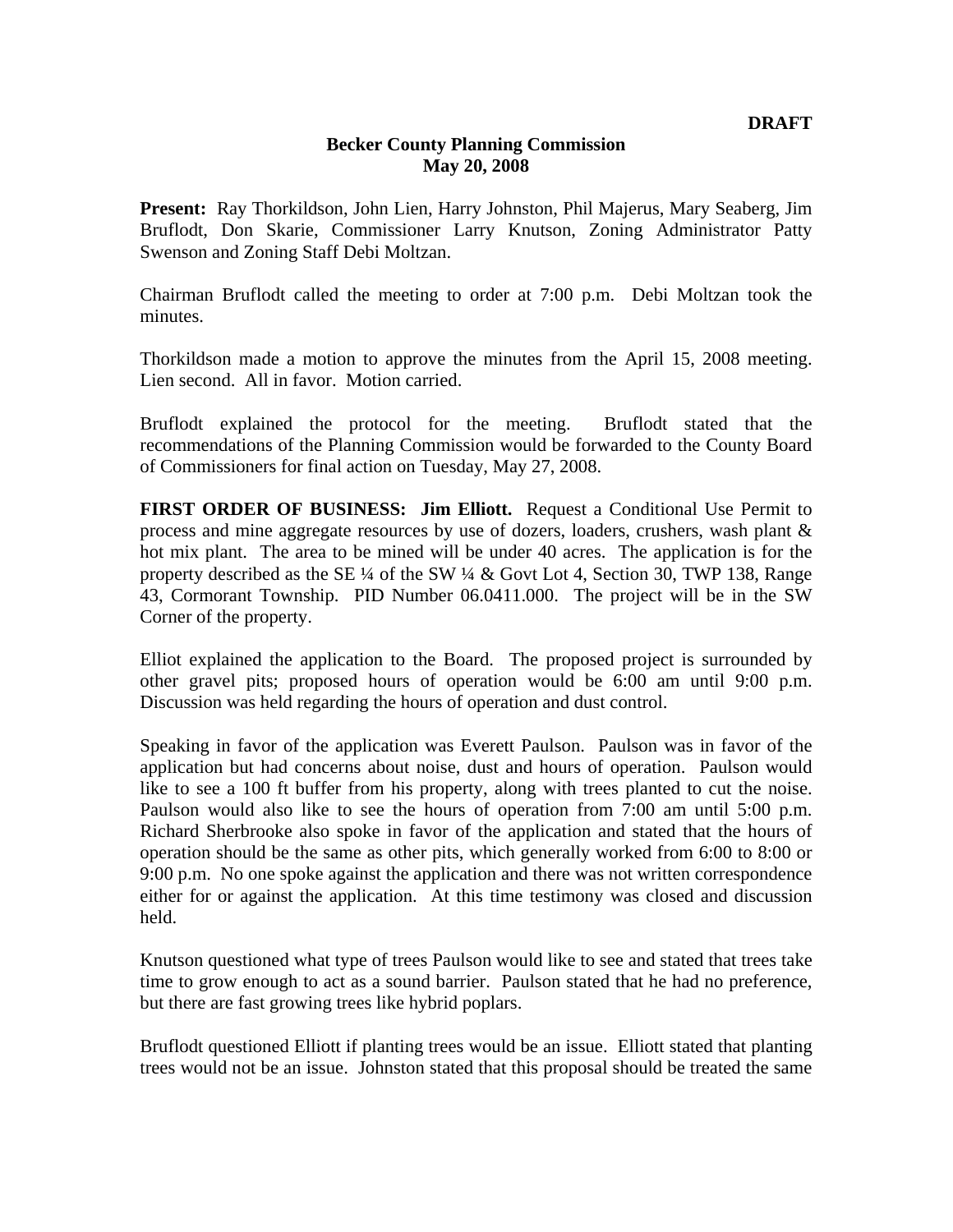as other pits and be allowed to have the same hours of operation. Swenson stated that she would check on the hours of operation of other pits.

**Motion**: Lien made a motion to approve the conditional use permit to process and mine aggregate resources as outlined in the operations plan with the stipulation that trees be planted as a sound barrier near the Paulson property, dust control be used to protect surrounding properties and the hours of operation be consistent with surrounding pits. Johnston second. All in favor. Motion carried.

**SECOND ORDER OF BUSINESS: Gordon and Sharon Anderson.** Request a Conditional Use Permit for a new & used firearm sales as a home occupation for the property described as: PT NW 1/4 SE 1/4: Comm Ctr 1/4 Cor Th E 228; Th SW 178.17 To POB; SE 267.51; E 360.93: S 511, Section 10, TWP 139, Range 41, Detroit Township. PID Number 08.0184.002. The property is located at 20375 Co Rd 131.

Anderson explained the application to the Board. Anderson has applied for a Federal Firearms License. The license is to allow him to buy and sell guns. The FTA requires the applicant to have a physical place for business and specific hours of operation so they can follow up on the gun sales. Anderson's intent is to buy and sell guns over the internet, there will not be any advertising and no walk-in traffic. Anderson will deal in older classic guns and some gun parts. If the conditional use permit is approved, a security system will be installed.

Bruflodt questioned if Anderson would be repairing guns. Anderson stated that he is not a gun smith. Anderson stated that this would be a hobby and he would be dealing about 20 to 30 guns a year. He would buy them and resell them on the internet. Once sold, he would take the gun either to the post office or UPS to be shipped off.

Roger Kunka spoke in favor of the application. Written correspondence against the application were: Dan & Dina Kloster; Laurie Kloster Gray; Steve, Diane & Jean Bollig; William & Susan Ferryman; Phyllis Norgard; Kay Hockett; and Ron & Jan Kloster. At this time, testimony was closed and discussion held.

Bruflodt stated that the concerns of the letters need to be addressed. Anderson stated that there would be no traffic other than him taking the guns to the post office or UPS; there would be no signage; there is no shooting range in the basement; and no one would be shopping on his property.

**Motion:** Lien made a motion to approve a conditional use permit to allow new and used firearm sales as a home occupation with the stipulation that there be no walk in traffic on the property based on the fact that the use would not be detrimental to the surrounding area. Seaberg second. All in favor. Motion carried.

Johnston stated that this is not a zone change but a conditional use permit. Johnston further stated that this is not a retail store, there would not be any walk in traffic and no advertising signs. Johnston further stated that this situation would not be any differnent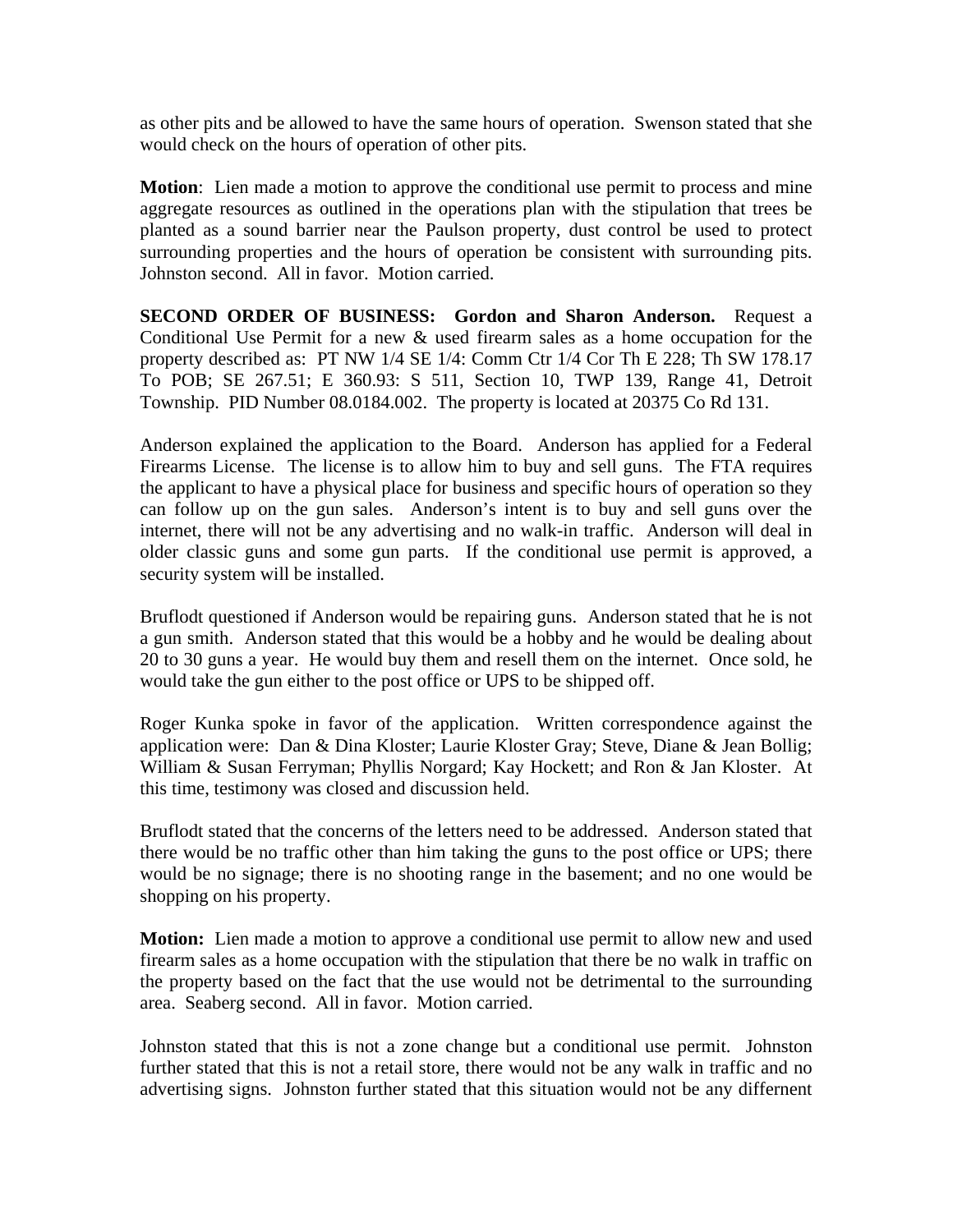than other conditional use permits granted for firearm sales. Knutson stated that if the conditions of the conditional use permit are violated, the conditional use permit can be revoked.

**THIRD ORDER OF BUSINESS: Ray and Kaye Linebaugh.** Request a change of zone from agricultural to residential and approval of a certificate of survey for two tracts of land (1.65 acres and 2.5 acres) for the property described as: PT Govt Lot 3,6: Beg SW Cor Govt Lot 6: E 243' N 604.02' W 294.37' S 604.02 E 60.59' To POB, Section 19, TWP 138, Range 41, Lake View Township. PID Number 19.0383.000. The property is located at 23312 Co Hwy 22.

Glen Howe, Anderson, Howe and Langlie, explained the application to the Board. The property would be divided into two residential lots, being 1.65 acres and 2.5 acres in size. The smallest lot would be 1.75 times larger than the property across the road. There may be an old dump site on the property that would need to be addressed by the MPCA, but this should not affect the subdivision of the land.

Speaking in favor of the application was Gail Hahn, Lake View TWP Supervisor. Tom Comney spoke against the application with concerns of an additional septic system getting too close to a wetland. Douglas Mark sent a letter of opposition. At this time, testimony was closed and discussion was held.

Johnston questioned where the Comney property was in relation to the Linebaugh property and in relation to the wetland. Johnston stated that the elevation of the back lot was higher than the elevation of the front lot.

Knutson stated that septic systems are regulated by the Planning and Zoning Department and are not a concern of this Board.

**Motion:** Skarie made a motion to approve the change of zone from agricultural to residential and approve the certificate of survey for two tracts of land (1.65 acres and 2.5 acres) based on the fact that the request is compatible with the surrounding area. Thorkildson second. All in favor. Motion carried.

**FOURTH ORDER OF BUSINESS: Tom and Stephanie Borgen.** Request a Conditional Use Permit for a business to store boats  $\&$  recreational items (campers, snowmobiles, etc) for the property described as: Pt SW 1/4 NE 1/4 Beg 400' N of SW Cor; Th E 200' Th S 395.38', Section 21, TWP 139, Range 41, Detroit Township. PID Number 08.0326.004. The property is located near the intersection of Brandy Lake Road and Cummins Road.

Borgen explained the application to the Board. The structure would be used for storage of boats and other recreational items. Bruflodt questioned if there were plans for the rest of the lot. Borgen stated that there may be a second building in the future. Johnston questioned if this would be inside storage. Borgen stated that he intented to have only inside storage. Speaking in opposition to the application were Craig and Gurine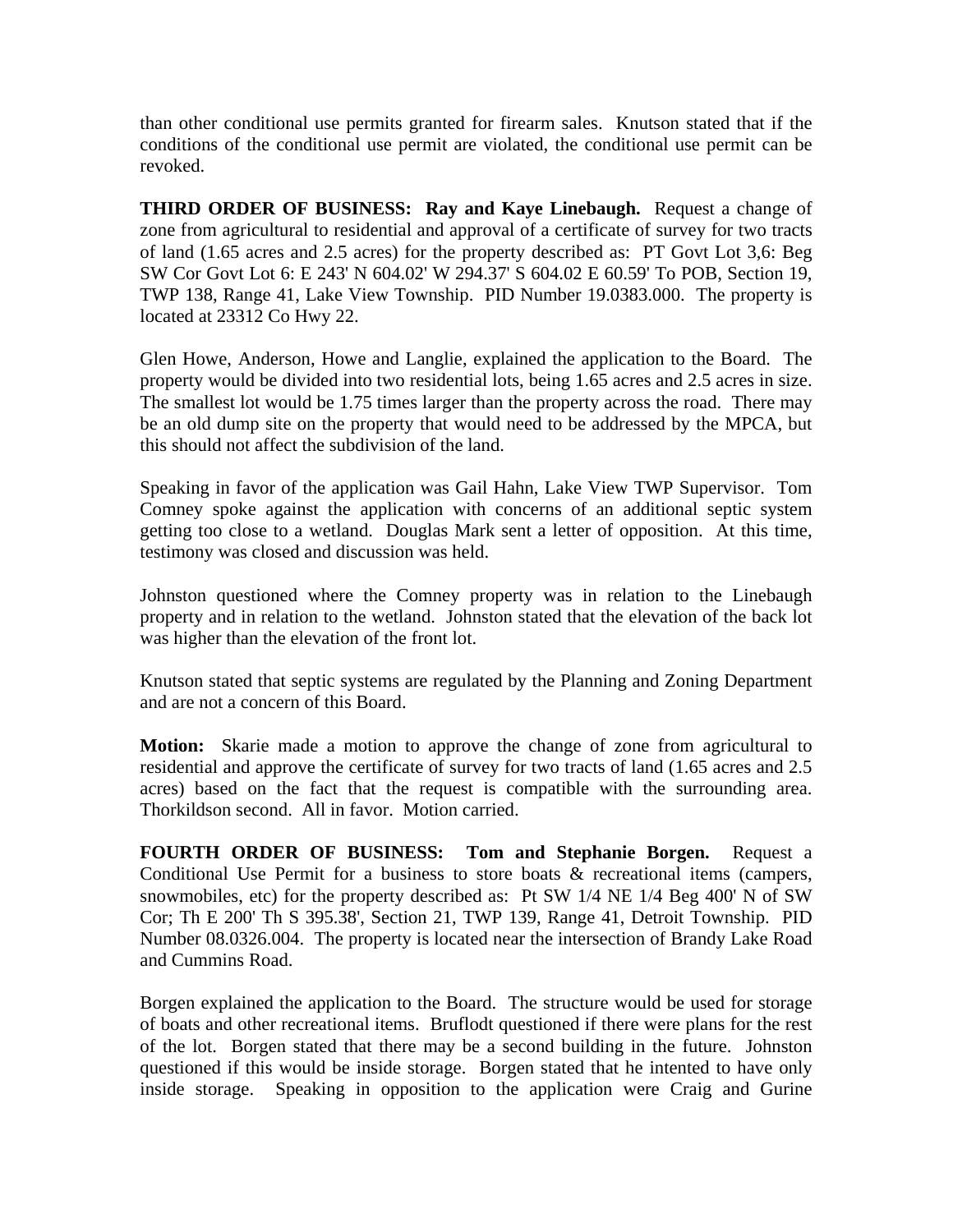Johnston. They were concerned about the location of the structure, access to the structure, who would maintain the easement if they used the easement road as access and style of building. Borgen stated that they would be using the existing approach from Brandy Lake Road, but should they end up using the easement road, they would do the up keep. G. Johnston questioned if there would be any trees removed. Borgen stated that some of the trees would be removed and some would be relocated. Written correspondence in opposition was received from Craig and Gurine Johnston. At this time, testimony was closed and discussion was held.

H. Johnston questioned the height of the building. Swenson stated that the property is zoned agricultural, but is bordered by a residential subdivision, which is still zoned agricultural, and commercial property. Since it is zoned agricultural, the height could be permitted.

**Motion:** Seaberg made a motion to approve a conditional use permit for a business to store boats & recreational items (campers, snowmobiles, etc), with the stipulation that there be no outside storage, based on the fact that the use would not be detrimental to the surrounding area. Skarie second. All in favor. Motion carried.

**FIFTH ORDER OF BUSINESS: Jeffrey and Linda Andvik.** Request an after-thefact Conditional Use Permit for a 20 x 28' garage to exceed the 1 1/2 stories allowed by the zoning ordinance for the property described as: Pt Lot 2 Beg 2337.6' S on W Line lot 2 Th S 28' SE 375.39' NE 100 AL Lk & NW 430.07' to Beg, Section 23, TWP 139, Range 39, Height of Land Township. PID Number 15.0220.000. The property is located on Little Toad Lake at  $18575 - 395^{\text{th}}$  Avenue.

Swenson explained to the Board that the information handed out at the informational meeting was incorrect and clarified the application, what was being asked and what the ordinance allows.

Andvik explained the application to the Board. Andvik stated that he is before the Board for two reasons, one to explain why he was there and the other to offer a solution. Andvik stated that he obtained a site permit in September 2007 for a garage/storage shed. The footings were put in and check by the Zoning Department and found ok. He intended to build a structure with a 4/12 pitch roof, but his contractor suggested building a gambrel roof to give him more space. When he proceeded with the plan, the lumber yard told him he could not exceed 22 feet in height and this structure is about 17.5 feet in height. Andvik also stated that he did not know that there was a one and one half story limitations on structures, he just thought there was the 22 ft height limitation. Andvik showed an illustration showing how a 1.5 story structure with a 4/12 pitch would fit inside this structure, sillohette wise, the structure is ok, just the knee walls are too high. Andvik stated that the structure is located in an area that it cannot be seen from the road or from the lake. Andvik offered to construct a false wall in side, lowering the knee walls to four feet and lowering the ceiling.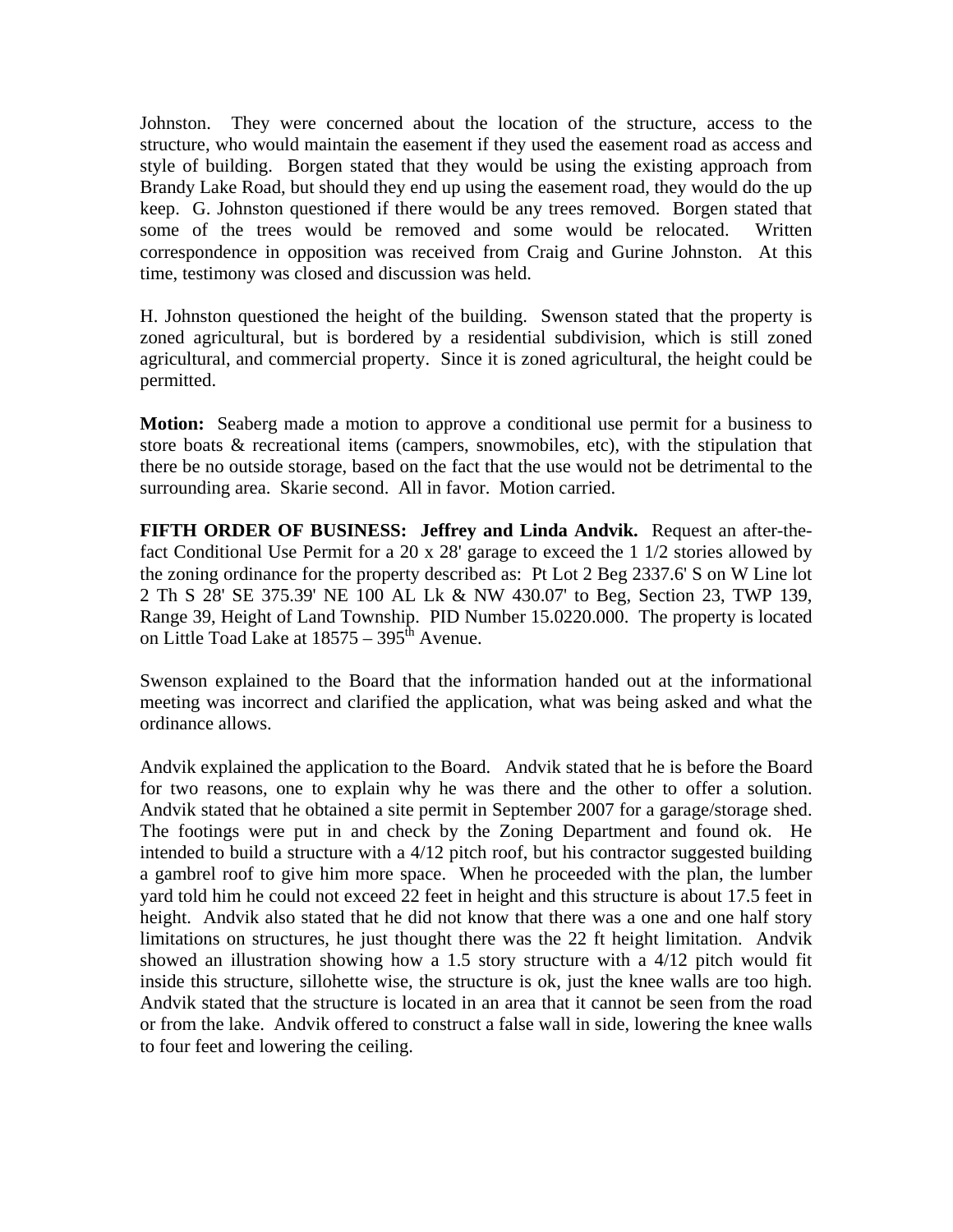No one spoke in favor of the application. No one spoke against the application. There was no written correspondence either for or against the application. At this time, testimony was closed and discussion held.

Bruflodt stated that the structure is not intrusive. Knuston stated that on the outside, the structure meets the height requirement, it just does not meet the half story requirement. Knuston stated that the Ordinance has the provision for the owner to apply for a conditional use permit and this provision allows the Board to make exceptions. Knutson also stated that the Board does need to be consistent with what has been done in the past. Lien stated that the sidewalls of the second story are too high, which is unfortunate. Lien stated that the permit had been totally violated. The original permit was for a single story structure with a 4/12 pitch, not a two story structure with a gambrel roof. Further discussion was held on the height of the garage, construction of the garage, location of the garage and if something could be done on the inside of the garage to make it comply.

Bruflodt stated that the ceiling could be taken out so there was no second story. Knutson stated that the inside could be remodeled to meet the criteria of a half story. Lien felt there where two options, either remove or allow, but other people have been forced to remove buildings. Johnston suggested constructing a 4/12 pitch inside of the second story to meet the regulations.

**Motion:** Lien made a motion to approve a conditional use permt to allow the 20 ft by 28 ft garage to exceed the 1 ½ stories allowed by the Zoning Ordinance with the stipulation that the interior of the second story be reconstructed with a four (4) ft knee wall and false rafter and completely enclosed so that there is no storage between the original roof and false rafters based on the fact that the overall height of the structure does not exceed what is allowed by the Ordinance and the structure is not detrimental to the surrounding area. The interior of the garage must be inspected by the Zoning Office to make sure the structure complies with this stipulation. Skarie second. All in favor except Johnston. Majority in favor. Motion carried.

## **SIX ORDER OF BUSINESS: First Supplemental Commmon Interest Comminuty Plat , Common Interest Community Number 56, Sunrise on Little Floyd Lake.**

Swenson presented the plat to the Board. The original approval for this CIC was given in October 2006 and November 2007. Everything is in order for final approval.

**Motion:** Johnston made a motion to approve the First Supplemental Common Interest Community Plat, Common Interest Community Number 56, Sunrise on Little Floyd Lake based on the fact that it meets the criteria of the Zoning Ordinance. Seaberg second. All in favor. Motion carried.

## **SEVENTH ORDER OF BUSINESS: Final Plat of Molly's Golden Ridge.**